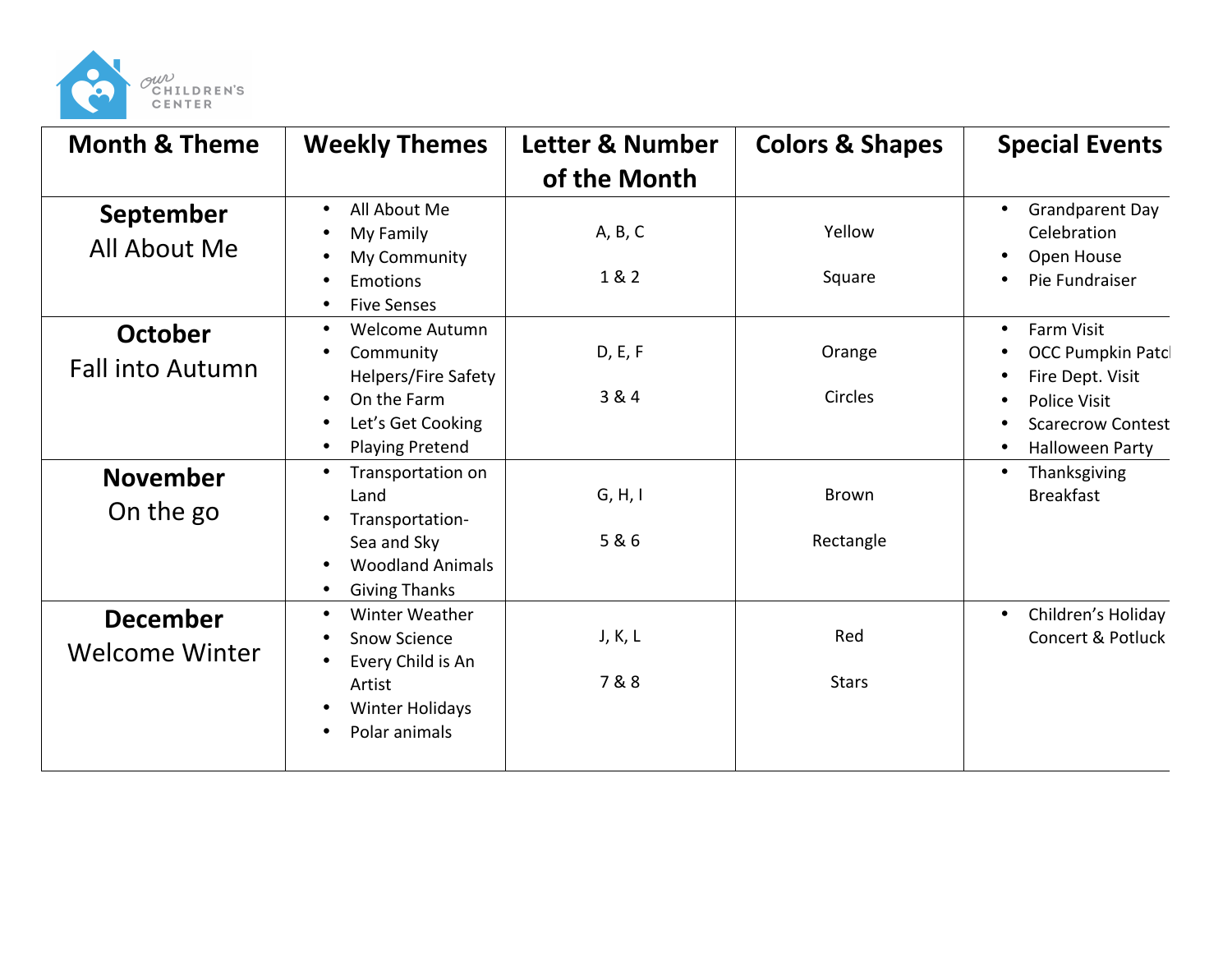

| <b>January</b><br>Let's Learn      | Color My World<br>$\bullet$<br>Let's Get Counting<br>It's All in Shape<br>Letter Time                                                  | M, N<br>9 & 10     | White<br>Oval               | Parent/Teacher<br>$\bullet$<br>Conferences                                                                    |
|------------------------------------|----------------------------------------------------------------------------------------------------------------------------------------|--------------------|-----------------------------|---------------------------------------------------------------------------------------------------------------|
| <b>February</b><br><b>We Care</b>  | Valentine's Day/<br>$\bullet$<br>Friendship<br><b>Healthy Food</b><br><b>Food Groups</b><br>$\bullet$<br>Let's Get Moving<br>$\bullet$ | O, P<br>11 & 12    | Pink<br>Heart               | Valentine's Day Ca<br>Exchange<br><b>Dentist Visit</b><br><b>Nurse Visit</b>                                  |
| <b>March</b><br>Read all about it! | Dr. Seuss<br><b>Eric Carle</b><br>٠<br><b>Reading Rocks</b><br><b>Spring Weather</b>                                                   | Q, R, S<br>13 & 14 | Blue<br>Trapezoid           | Librarian Visit<br>Preschool- Parent<br><b>Guest Readers</b>                                                  |
| <b>April</b><br><b>Our Earth</b>   | Week of the Young<br>$\bullet$<br>Child<br>Earth Day<br>$\bullet$<br>Around the World<br>Insects                                       | T, U, V<br>15 & 16 | Green<br>Triangle           | <b>Book Fair</b><br>$\bullet$<br>Annual Children's<br>Art Show & Auction<br>Preschool Field Trij<br>$\bullet$ |
| <b>May</b><br>Things that grow     | Life Cycles<br>$\bullet$<br>Mommy & Me<br><b>Gardening Flowers</b><br><b>Gardening Fruits</b><br>and Vegetables                        | W, X<br>17 & 18    | Yellow<br>Hexagon           | Teacher<br>$\bullet$<br>Appreciation<br><b>Muffins with Mom</b><br><b>Mystic Aquarium</b><br><b>Visit</b>     |
| June<br>All the Animals            | Birds of a Feather<br>$\bullet$<br>Reptiles and<br>Amphibians<br>Daddy and Me<br>Zoo Animals                                           | Y, Z<br>19 & 20    | Purple<br>Rhombus (Diamond) | Parent/Teacher<br>Conferences<br>Donuts with Dad<br>Preschool<br>Graduation                                   |